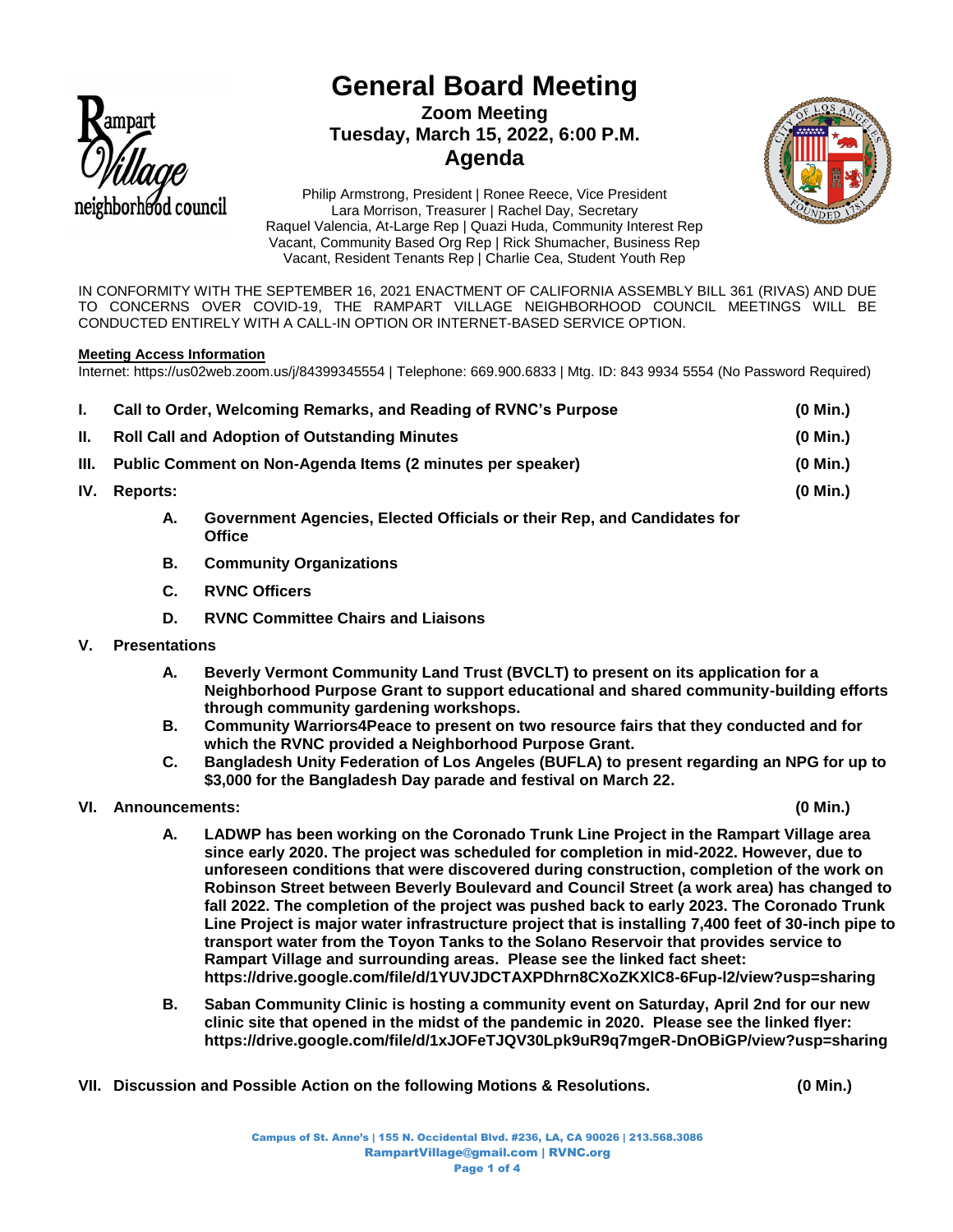- **A. Accept applications for the vacant board seats and make selection: 1. At-Large Rep: 3**
- **B. Accept applications for Board Member Representative on the Executive Committee and make selection.**
- **C. Discussion of roles and responsibilities of liaisons and selection of liaisons.**
- **D. Discussion of roles and responsibilities of Alliance of River Communities representative and selection of representative.**
- **E. Review of the proposed "Resolution by the Board of Neighborhood Commissioners approving the Digital Communications Policy for the Neighborhood Council," and APPROVE Recommendation Letter to BONC on this policy. At our February 15 General Board meeting, the RVNC adopted a motion to provide a Community Impact Statement opposing the proposed policy. If passed, the Digital Communications Policy will guide the use of Neighborhood Council social media, websites, newsletters, and other digital communications projects and platforms.**
- **F. Discussion and possible board action to recommend one board member to serve as a panelist to sit on a Regional Grievance Panel. The following link connects to the Neighborhood Council grievance policy in Section 22.818, Article 3 of Chapter 28 of the Los Angeles Administrative Code: [https://empowerla.org/wp-content/uploads/2016/03/Grievance-](https://empowerla.org/wp-content/uploads/2016/03/Grievance-Policy.pdf)[Policy.pdf](https://empowerla.org/wp-content/uploads/2016/03/Grievance-Policy.pdf)**
- **G. Discussion and possible action on nomination and selection of one board member as a Cool Block Leader. Los Angeles is one of the winners of the \$1,000,000 prize. In late October, the Los Angeles City Council passed a motion requesting that each of 99 Neighborhood Councils select 2 board members as Cool Block Leaders. Please see the following link for details: [https://www.ncsa.la/cool\\_blocks\\_la](https://www.ncsa.la/cool_blocks_la) At the December 21 General Board meeting, Raquel Valencia was selected as one of the two board members to be Cool Block Leaders. Philip asked Raquel to provide a report at today's board meeting on what she's planning to do (the strategy for achieving the objectives) as the Cool Block Leader and what she sees as opportunities and challenges for achieving those objectives. Also, what support does she need from the board.**
- **H. Discussion and possible action to have the assigned member(s) present the updated Rampart Village Neighborhood Council Inventory Reports to the General Board for final Board review and approval.**
- **I. Discussion and possible action to follow-up on the Central LA virtual community workshop to develop a community-driven action plan to improve walking and biking safety focusing on neighborhood schools of Commonwealth Avenue ES, Frank Del Olmo, and Lafayette Park PC.**
- **J. Discussion and possible action on implementing the 2021-2022 Outreach Plan for the RVNC and planning for and scheduling of a Board Retreat to set priorities for the RVNC and develop an action plan to accomplish those priorities.**

# **New Business**

- **K. APPROVE February 2022 Monthly Expenditure Report.**
- **L. Discussion and possible action regarding a Neighborhood Purpose Grant to the Beverly Vermont Community Land Trust to support educational and shared community-building efforts through community gardening workshops.**
- **M. Discussion and possible action regarding a map of existing and proposed electric vehicle charging stations within the Rampart Village boundaries as recommended by the Public Safety, Housing & Transportation Committee.**
- **N. Discussion and possible action regarding collaborating with other NCs, including the Greater Wilshire Neighborhood Council, to stage an in-person candidate forum for CD 13, possibly in May.**
- **O. Discussion and possible action to approve Philip as an additional CIS filer for the RVNC.**
- **P. Discussion and possible action to approve filing a community impact statement in support of Council File 22-0002-S22 which condemns the egregious actions of President Vladimir Putin for ordering the invasion of Ukraine and hereby includes in the City Council's 2021-2022 Federal Legislative Program support for legislation and/or administrative action which condemns the actions of Vladimir Putin, or any country supporting Russia, publicly-traded**